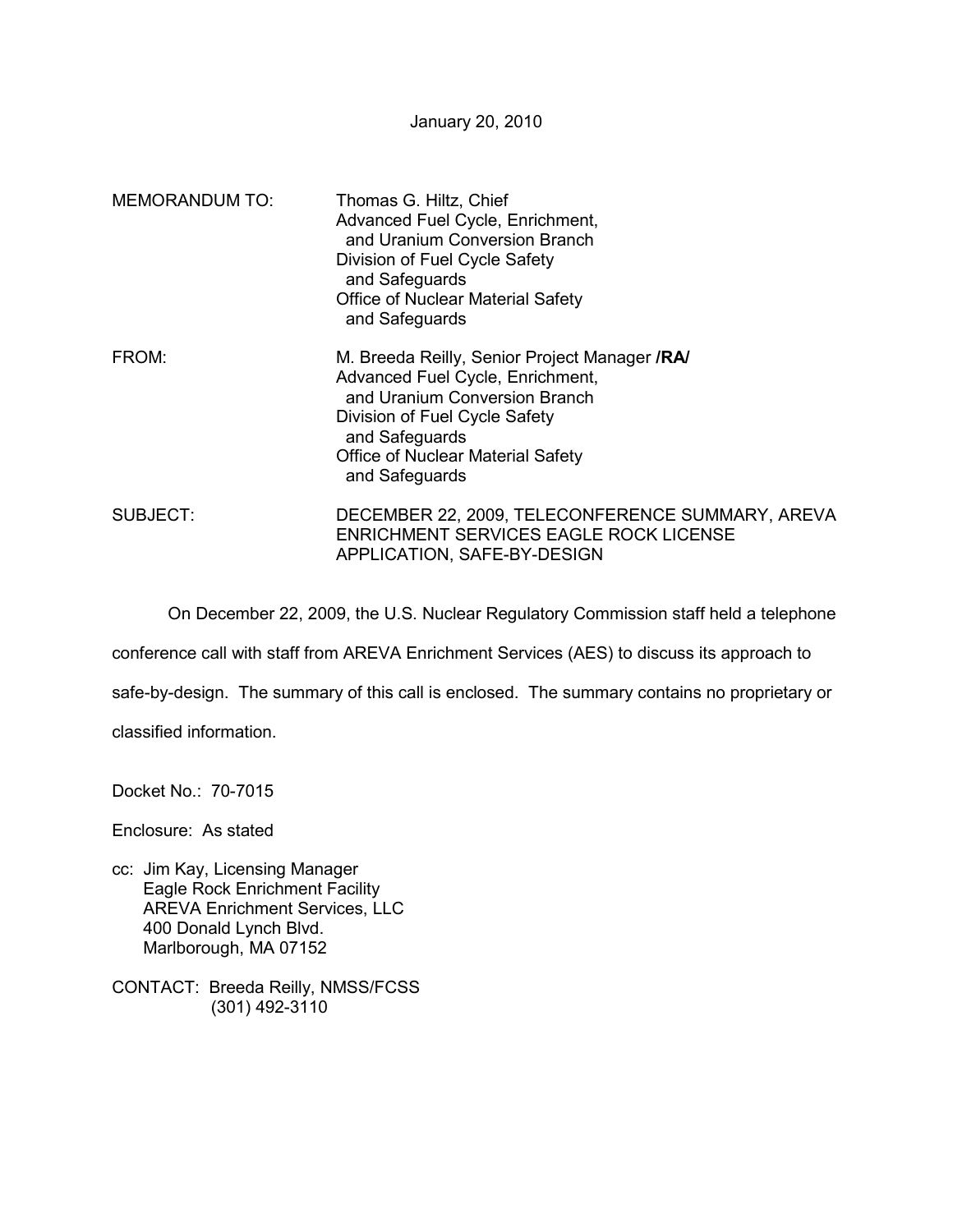| <b>MEMORANDUM TO:</b> | Thomas G. Hiltz, Chief<br>Advanced Fuel Cycle, Enrichment,<br>and Uranium Conversion Branch<br>Division of Fuel Cycle Safety<br>and Safeguards<br>Office of Nuclear Material Safety<br>and Safeguards                   |
|-----------------------|-------------------------------------------------------------------------------------------------------------------------------------------------------------------------------------------------------------------------|
| FROM:                 | M. Breeda Reilly, Senior Project Manager<br>Advanced Fuel Cycle, Enrichment,<br>and Uranium Conversion Branch<br>Division of Fuel Cycle Safety<br>and Safeguards<br>Office of Nuclear Material Safety<br>and Safeguards |
| SUBJECT:              | DECEMBER 22, 2009, TELECONFERENCE SUMMARY, AREVA<br>ENRICHMENT SERVICES EAGLE ROCK LICENSE APPLICATION,<br>SAFE-BY-DESIGN                                                                                               |

On December 22, 2009, the U.S. Nuclear Regulatory Commission staff held a telephone

conference call with staff from AREVA Enrichment Services (AES) to discuss its approach to safe-by-

design. The summary of this call is enclosed. The summary contains no proprietary or classified

information.

Docket No.: 70-7015

Enclosure: As stated

- cc: Jim Kay, Licensing Manager Eagle Rock Enrichment Facility AREVA Enrichment Services, LLC 400 Donald Lynch Blvd. Marlborough, MA 07152
- CONTACT: Breeda Reilly, NMSS/FCSS (301) 492-3110

| DISTRIBUTION:     |                |                       |                |
|-------------------|----------------|-----------------------|----------------|
| MBailey, FFLD     | CSafford, OGC  | DDorman, FCSS         | YFaraz, FCSS   |
| RVirgilio, FMSE   | SLemont, FSME  | JWeil, OCA            | JHenson, RII   |
| RTrojanowski, RII | DMcIntyre, OPA | MWeber, NMSS          | DSeymour, RII  |
| CTaylor, RII      | TGody, RII     | <b>BPurnell, FCSS</b> | RWescott, FCSS |
| Tilda Liu, FCSS   |                |                       |                |
| AFCB r/f          |                |                       |                |

| ML100040021             |                |                      |           |  |  |
|-------------------------|----------------|----------------------|-----------|--|--|
| <b>OFFICE</b>           | NMSS/AFCB      | NMSS/AFCB            | NMSS/AFCB |  |  |
| <b>NAME</b>             | <b>BReilly</b> | <b>THristopoulos</b> | THiltz    |  |  |
| <b>DATE</b>             | /10<br>1/20    | 12/10                | 1/20/10   |  |  |
| --------<br>___________ |                |                      |           |  |  |

**OFFICIAL RECORD COPY**